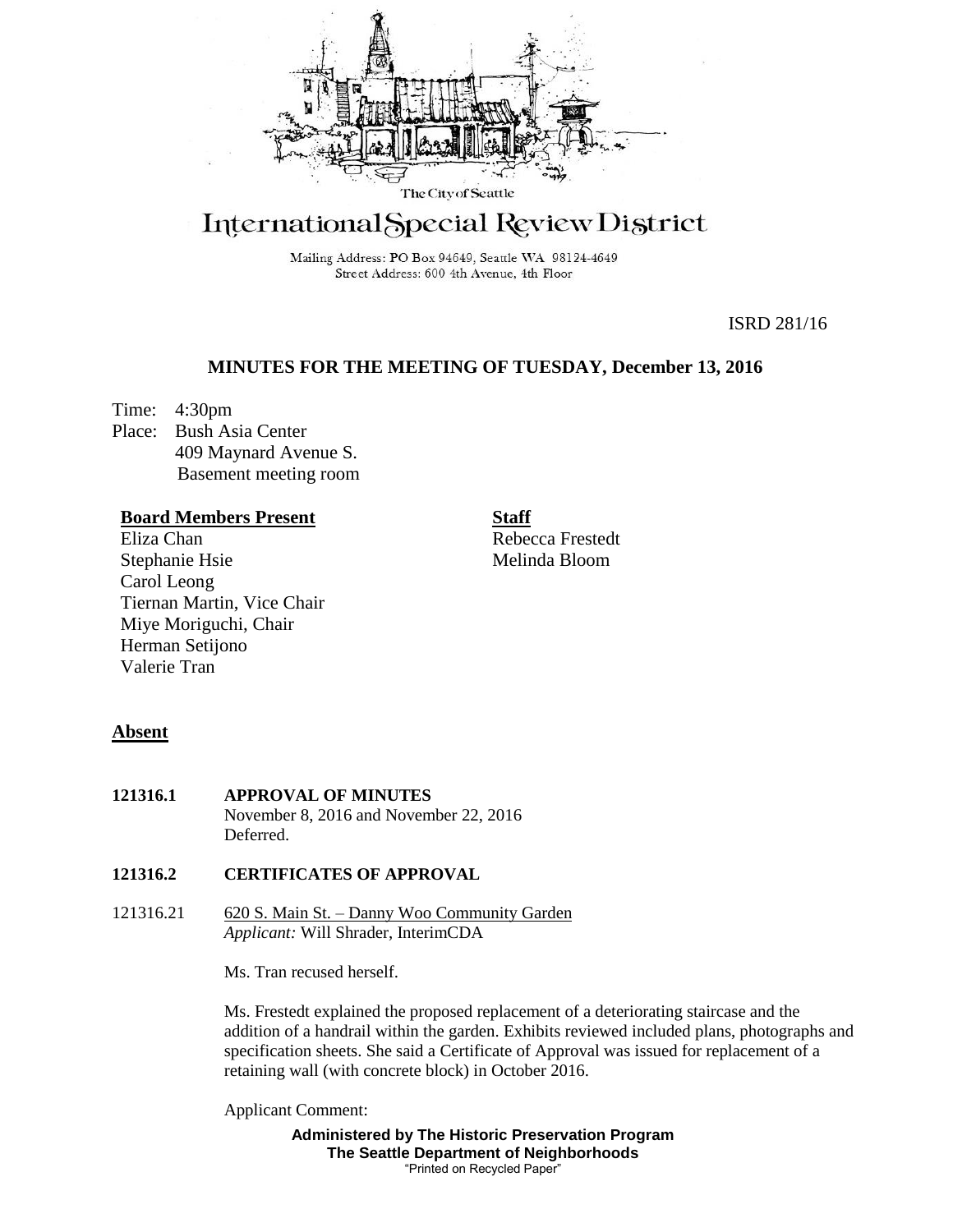Will Schrader explained that they will construct a new stairway with handrail at a gravel slope that is dangerous for elders. He said it will connect two main staircases at the main entrance to the garden. He said that 4" x 6" pieces of timber will be treated with an EPAapproved coating that won't leech into the soil or air. He said it will be in keeping with the main aesthetic of the garden.

There was discussion about the design of the handrail.

Mr. Setijono expressed concern about the "gripability" of the handrail, particularly for seniors.

Tom Im said they are duplicating what exists further down the pathway.

Ms. Moriguchi noted that the Code provides definition of handrail. She said it looks like it is offset and not in plane with the post.

In response to questions from the board, Mr. Schrader said the crushed gravel is compacted like some of the terrace steps that are there now. He said there is a ten-year durability on materials.

Public Comment:

Angela Liu commented on congestion and people moving up and down the steps. She asked if the guard rail is only on one side.

Mr. Schrader said that part of the thought process was to prioritize the width of the treads; at maximum width, it was difficult to put in a second rail so close to the retaining wall.

Board Discussion:

There was further discussion of the code requirements for handrail.

Ms. Moriguchi made a recommendation to allow a provision for t-shaped or notched rail to improve grip-ability.

Other members were in agreement.

Mr. Martin said it would be nice subtle match with existing hand rails.

Action: I move that the International Special Review District Board approve a Certificate of Approval for design, with recommendation to add a gripping notch to in keeping with design.

The Board directs staff to prepare a written recommendation of approval, based on consideration of the application submittal and Board discussion at the December 13, 2016 public meeting, and forward this written recommendation to the Department of Neighborhoods Director.

This action is based on the following: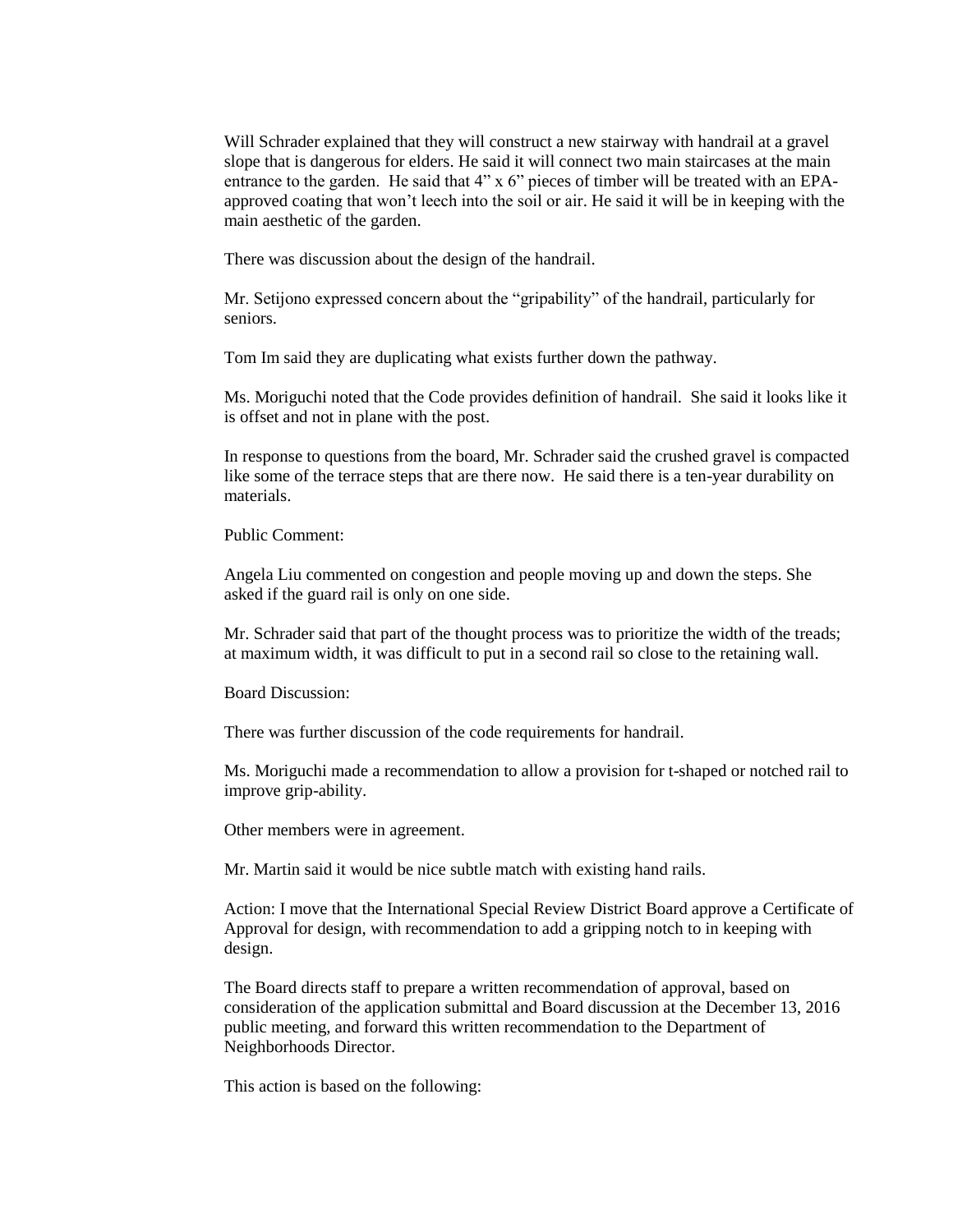The proposed design meets the following sections of the **International Special Review District Ordinance and applicable Guidelines:**

#### **SMC 23.66.030 – Certificates of Approval – Application, review and appeals**

#### **Secretary of the Interior's Standards #9 and #10**

MM/SC/TM/HS 6:0:1 Motion carried. Ms. Tran recused herself.

### 121316.22 672 S. Jackson St. – Jackson Apartments *Applicant:* Sergio Legon-Talamoni

Ms. Frestedt explained the proposal to repaint storefront (preferred colors: Sherman Williams SW 7069 "Iron Ore" and Sherman Williams HGSW 3395 "Dream in Purple") and the proposed replacement of the entry door, installation of a canvas awning (Sunbrella "Charcoal Grey") and vinyl decal business identification signage. Exhibits reviewed included plans, photographs, samples and specification sheets. She explained that the Jackson Apartment Building (historically: Jackson Hotel) was constructed in 1917. It is listed as a contributing building within the National Register District. This site is located in the Asian Design Character District.

#### Applicant Comment:

Sergio Legon-Talamoni explained the hair styling and floral concierge service, a locally-based business that will open their first brick and mortar location. He said that Bahtoh means "fierce" or "pride" in Lao. He said that they propose a new storefront awning, door, and paint on exterior. The area beneath window will be painted charcoal gray and storefront mullions and door frame will be a dark black; awning is charcoal grey Sunbrella fabric. He provided context of the site and said the work ties into larger retail TI that is going through permitting now.

Sonia-Lynn Abenojar said there is no awning now; the proposed awning will contribute to placemaking. She said they have chosen a neutral palette and noted the door will be a gray-lilac. She said the front will be floral shop with hair in back. She said they want to keep it gender-neutral and fashionable. She said there will be a minor vinyl decal on the door with the name and address and the name will be on the valance of the awning as well.

Mr. Legon-Talamoni said the awning meets Code and District Guidelines; it is 8' above ground and projects 5' from building.

Ms. Leong asked if a bird deterrent was planned.

Ms. Abenojar said that they will address is with net or fabric.

Ms. Frestedt said the mesh is consistent with other locations.

Public Comment: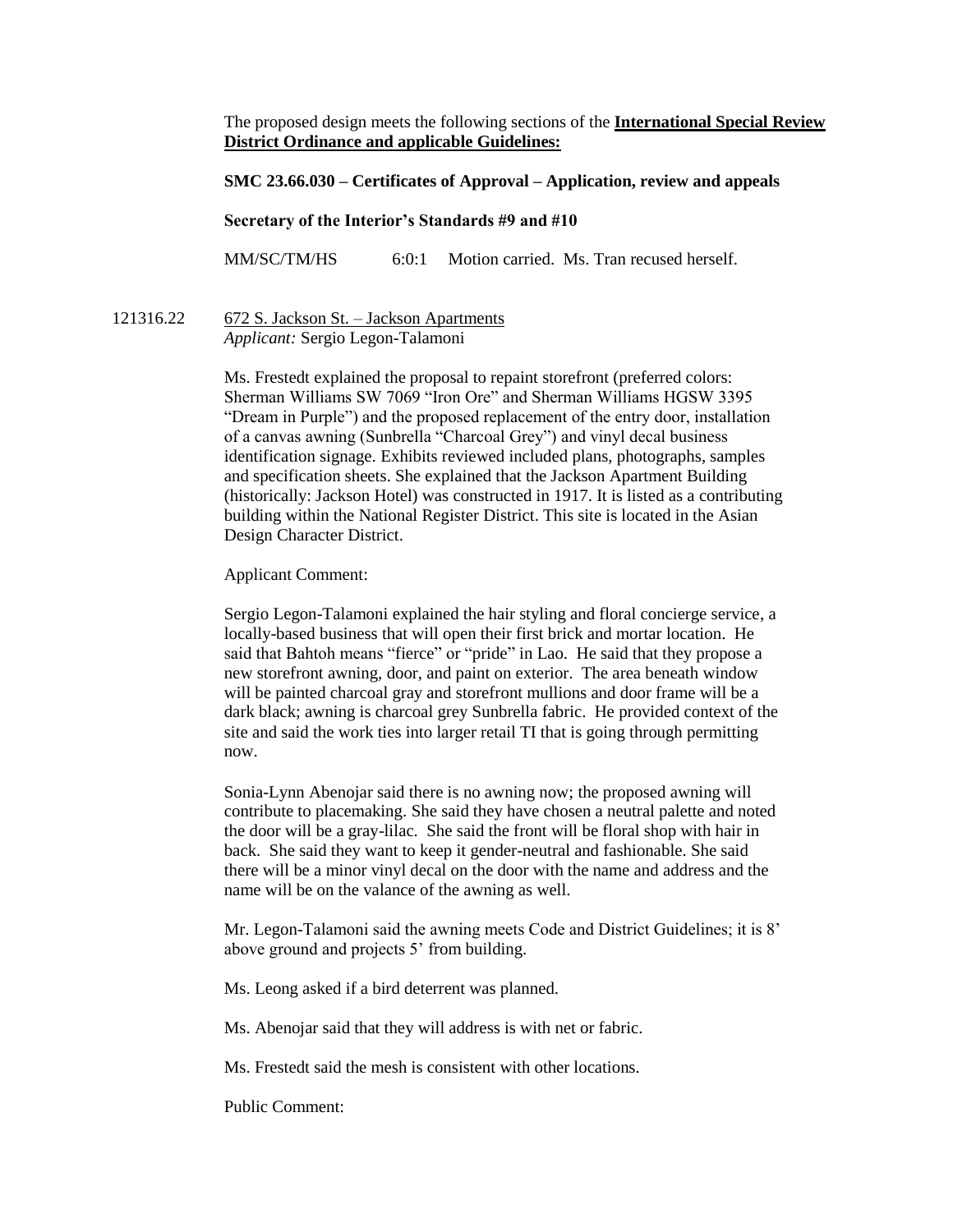Mike Omura, SCIDPDA, said that the PDA manages the building. The proposal is an improvement to the façade and he hoped this will be a springboard for more of the same.

Ms. Chan recused herself due to the SCIDPDA affiliation.

Ms. Frestedt noted that the proposed awning fabric is the same as that used at KOBO Higo; she said it is a preferred material and is durable.

Ms. Moriguchi commented on the beautiful presentation and storefront. She said she is excited about the business.

Ms. Leong asked if exterior lighting is proposed; if not it needs to be discussed.

Mr. Legon-Talamoni said not at the moment.

Ms. Moriguchi said it is a small storefront and what is proposed is consistent with others in the district.

Ms. Martin said there is a lot of glazing on the front so it is well-lit.

Ms. Leong agreed and noted that if there are multiple small retail spaces there it should be looked at as a whole and over time the owner should have a lighting plan.

Mr. Legon-Talamoni said the awning attachment touches the stucco and not the brick.

Ms. Tran said it is clean and an improvement.

Ms. Leong agreed. She said Lao characters would be a nice addition. She said it is forward-thinking but also acknowledges the area's history.

Ms. Frestedt said they will need to return to the Board if they decide to add characters.

Mr. Martin agreed with Mr. Omura; he hoped that it will set an aesthetic theme. He said it is well thought through.

Action: I move that the International Special Review District Board approve a Certificate of Approval for Paint Colors, Storefront Alterations and Signage, as proposed.

The Board directs staff to prepare a written recommendation of approval, based on consideration of the application submittal and Board discussion at the December 13, 2016 public meeting, and forward this written recommendation to the Department of Neighborhoods Director.

This action is based on the following: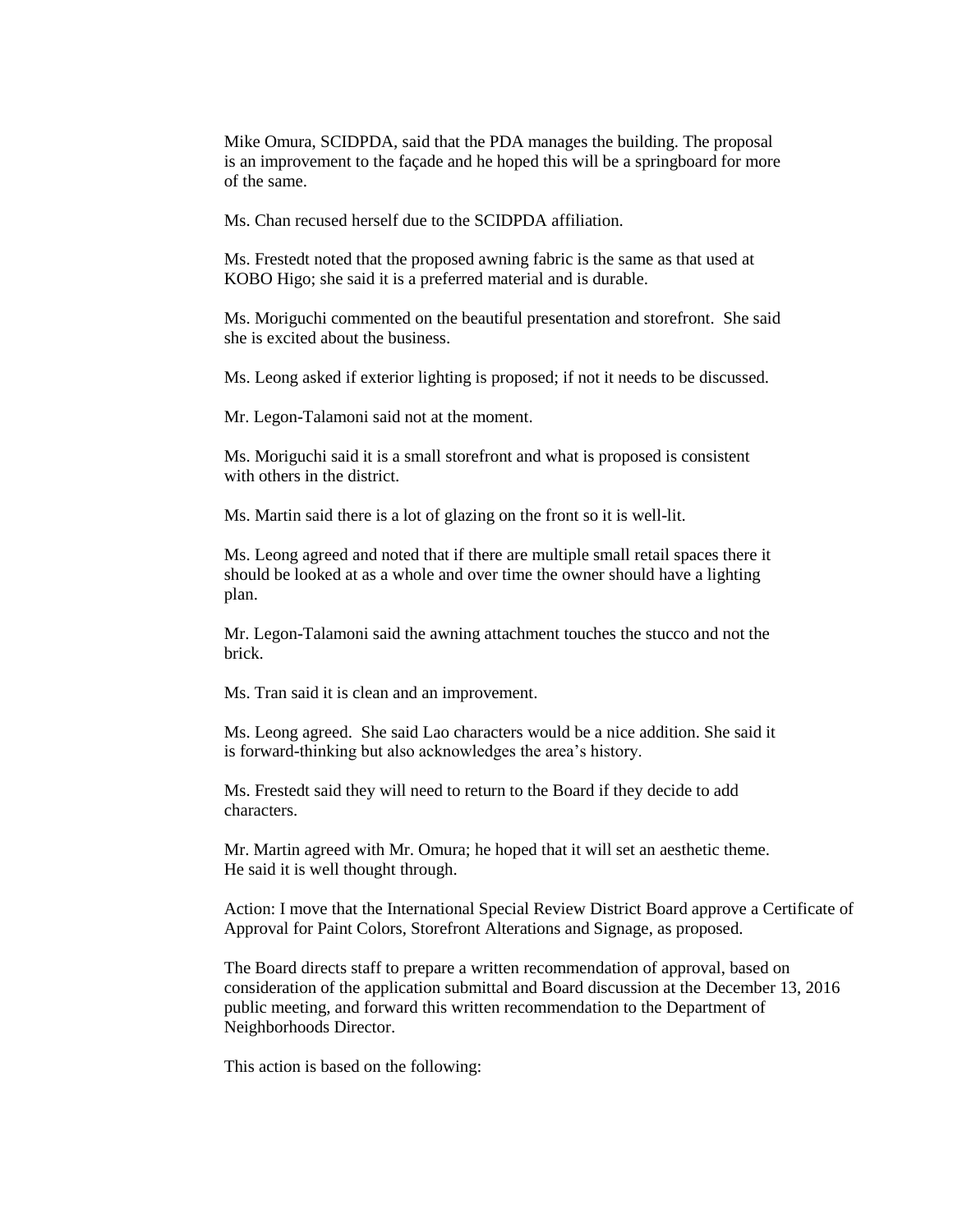The proposed work meets the following sections of the **International Special Review District Ordinance and applicable Guidelines:**

**SMC 23.66.030 – Certificates of Approval – Application, review and appeals**

**SMC 23.66.336 – Exterior Building Finishes**

- **A. General Requirements**
- **B. Asian Design Character District**
	- **2. Colors 5. Awnings**

**SMC 23.66.338 - Signs**

**Secretary of the Interior's Standards #9 and #10**

MM/SC/CL/HS 6:0:1 Motion carried. Ms. Chan abstained.

#### **121316.3 BOARD BRIEFINGS**

121316.31 1034 S. Jackson St. *Presenter:* An Huynh, SCIDPDA

> Ms. Frestedt introduced the briefing on proposed construction of a pocket park within the parking lot at the southwest corner of the intersection at  $12<sup>th</sup>$  Ave. S. and S. Jackson St. She noted that this is on private property, not on the right of way.

An Huynh, SCIDPDA, provided context of the site and explained that the Little Saigon community wants an amenity space for gathering and open space; the proposal is a type of pocket park. She said the size is unique and it will be sited in parking lot; dumpsters will be relocated to southern location where there are already trash bins. She said they will come up with some sort of fencing / barrier. She said it will be a "privately owned public space", similar to Chiyo's Garden. She said maintenance will be shared with property owners and surrounding businesses. She noted there is community support. She said the University of Washington Department of Landscape Architecture conducted a neighborhood design studio in 2010 and one of the recommendations that came out of that was a mini / vest pocket park. She said that SCIDPDA has been meeting with the Office of Planning and Community Development (OPCD) since 2015 to keep on the same page. She said that in 2015 a memorandum of agreement was signed with the property owner. There have been one-on-one meetings with business owners.

Ms. Huynh said that for the Little Saigon concept plan they asked for community input at Park(ing) Day 2016, where 60-80 people participated. She said they asked for project goals, duration, desired activities, and concerns. She said input was for planting, seating, art, activities, lighting, surfaces; they provided examples and people could choose what they like. She went over project schedule and timeline for public process, design, permitting, and costing and budgeting and said a Citizen's Advisory Committee will be formed.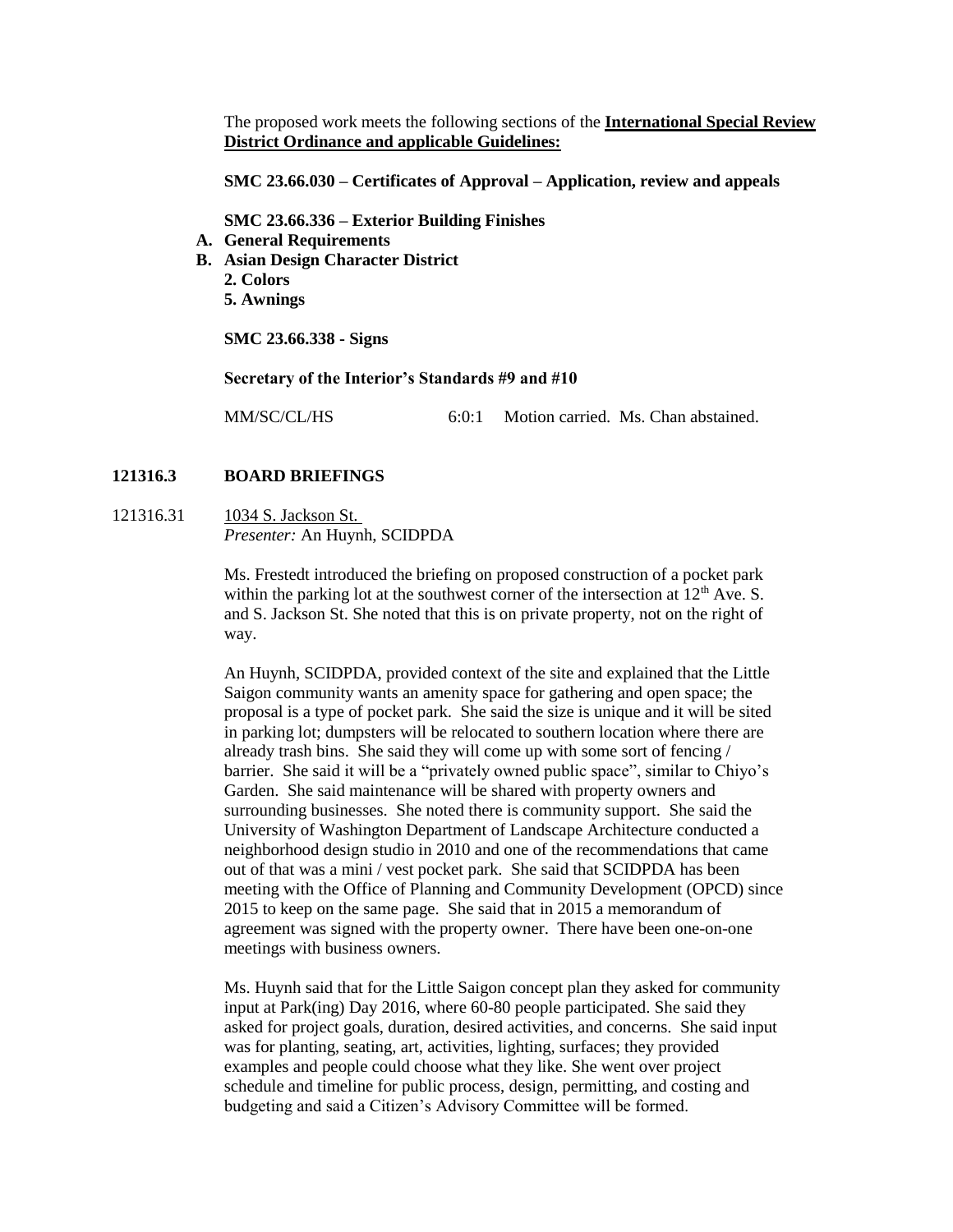Ms. Huynh said they are looking at plants, seating, lighting – to add a calming element. She said it is an important corner in the neighborhood and it will be seen as a public space. She said there is lots of development there and they want to do a high quality and refined installation that is more in-depth.

Yenvy Pham, Friend of Little Saigon and Pho Bac, said she was excited about it and they have created a design crew.

Ms. Moriguchi said she was excited and it is amazing to see the detailed process. She said it is well-thought-out and set up for success. She said she sees no red flags.

Ms. Leong said she sees it reflecting the culture of the neighborhood as an underlying goal.

Mr. Martin asked if there are desired uses identified.

Ms. Huynh said that suggestions included buskers, barbeque, water feature, flowers, exercise place, place for elders.

Mackenzie Waller, Framework, said they have consolidated a summary of common themes and will confirm with community at next meeting. She noted they will look at integrated lighting, vertical components, seating, and find grain details. She noted that Framework also worked on the Jackson St. Connections project.

Mr. Martin said he looks forward to the design and how they will wrestle between the parking lot and active right hand turn lane. He said he has faith in the process and noted the thought and consideration that has put in thus far.

Ms. Tran asked the dimension of the park.

Ms. Huynh said it is approximately two by three parking spots.

Ms. Moriguchi said that such a small space is definitely a design challenge.

Ms. Waller said they have been transparent and realistic with the community and noted they aren't sure that they can pull the asphalt up.

Mr. Setijono said he is excited about the project.

Ms. Frestedt advised that when they develop design concepts to contact Terry Johnson for a CPTED (Crime Prevention through Environmental Design) analysis so that the park is not taken over by bad elements.

 $121316.32$  608 6<sup>th</sup> Ave. S. Presenter: Ed Linardic, Architect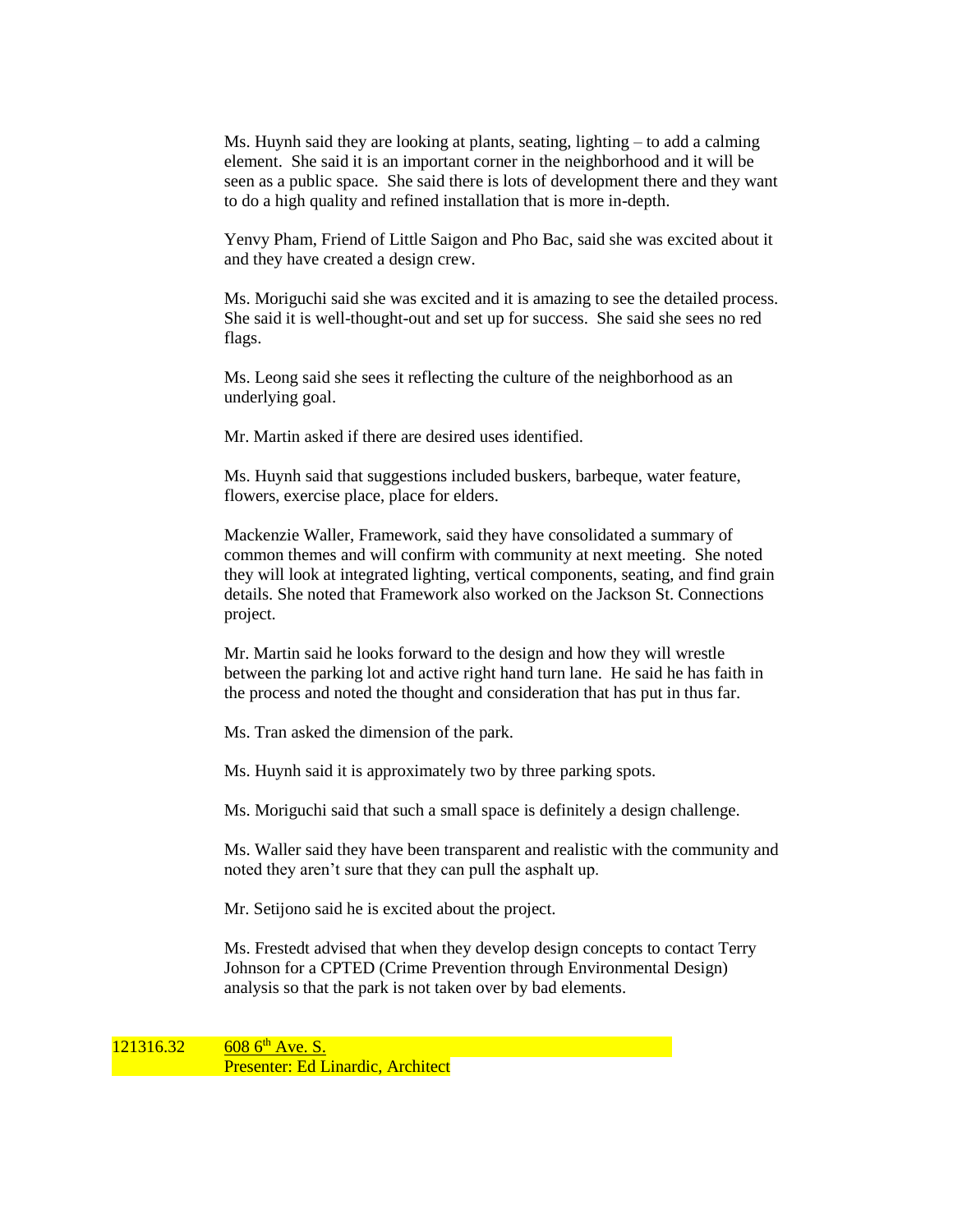Ms. Frestedt introduced the briefing on proposed final design of 7-story mixed use in-fill development on a small footprint. She said the briefing will focus on fenestration, color and material options. She said at earlier briefing board members asked that the second story be integrated with the storefront and that fenestration relate to programming and uses behind.

Ed Linardic presented via PowerPoint (detailed report in DON file). He said he made changes to the entry way design, moved bathrooms in residential units with kitchens not next to stair. He showed photos of design influences for mullions. He said that they propose brick up to the second level so the storefront level is more expressed. He said that on the alley side they will use the same material at street front. He said the solid side is right against the property line so they will provide two colors to provide visual relief. He provided a rendering of proposed night time appearance, and three fenestration options.

Public Comment:

Angela Liu asked why seven floors are planned and how many residential units are proposed.

Mr. Linardic said that this is the most economical size; 54 residential units are planned. The 2nd story will provide office space.

Ms. Moriguchi asked to show detailed section through stair landing. It will be important to understand how visible it will be from the street.

#### Window patterning

Ms. Hsie said she appreciated that the applicant took time to express the Asian influence through windows; she noted that none on the first two stories really capture that. She said the project is going in a good direction. She noted the third floor is more rhythmic. She requested further exploration of mullion proportions.

Mr. Martin said that Option 1 seems to speak most strongly to program but Option 3 patterning looks nicer; he said that the applicant needs to reflect the stairwell there. He said there could be a different pattern for retail and office that nicely responds to what is going on above. He said it is a little rectilinear and repetitive.

Mr. Linardic said he looked to the American Hotel for example of fenestration.

Ms. Frestedt noted the break of mullions and retention of some of unique detailing below canopy on Option 2.

Discussion ensued about different ways to express fenestration that is inspired by and reflective of Asian culture and the district.

*Mr. Setijono left at 6:15 pm.*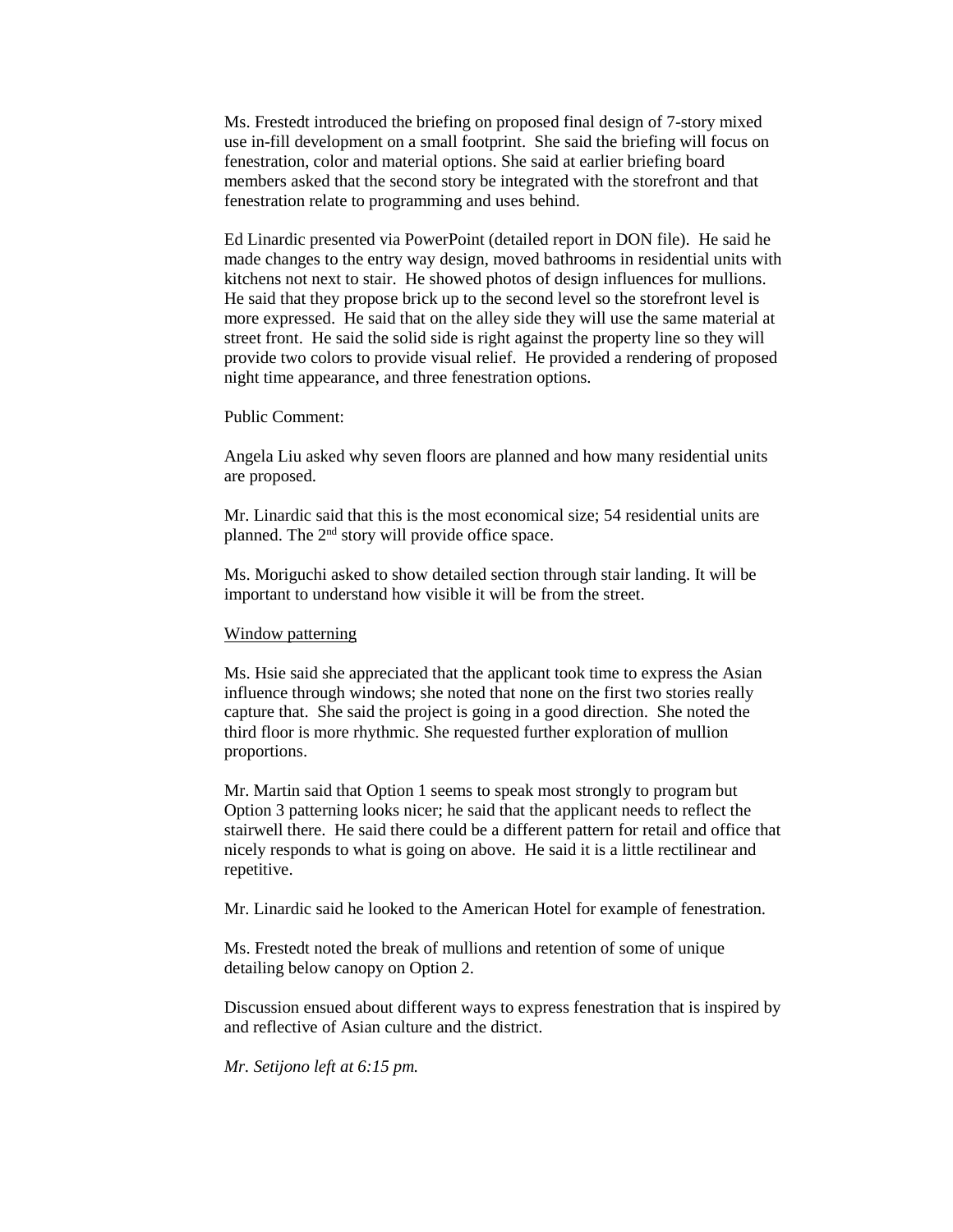Mr. Linardic said that what he heard was that Option 1 preferred for retail and Option 2 preferred for residential; red preferred for rails. He said that the red would be powdercoated for durability. He explained that proposed panels will be 10' section with 45˚ beveled edge, integral color.

Ms. Moriguchi noted the depth that can occur with wood construction and noted that you don't achieve that with anodized aluminum. She inquired as to whether the new material can provide visual relief and bring out different properties/characteristics. She suggested to think through the entire assembly and materials and push the concept of the  $2<sup>nd</sup>$  floor as office and first floor as retail, differentiate. Ms. Moriguchi said it seems regimented to fenestration and suggested to carry on similar pattern as it turns the corner.

Mr. Linardic said they preferred not to be trendy.

Mr. Martin said that how it interfaces with fenestration on the north side – the colored bands might liven it up.

Ms. Leong said she sees relief with brick and potential balcony color on front and that she wants to see it on side façade.

There was further discussion about proposed materials and ways to create depth and relief on the façade.

Mr. Martin said it is an interesting tension – it lends itself to earthen materials in color and texture but wants to be flush with windows; it is not the way buildings / materials work here in the district.

Ms. Hsie appreciated that Hardi panel is not being used and appreciated the integral color and design of the railings. She said she appreciated the higher quality material. She wants to see more focus on proportions of windows and how that is rooted in the district; she asked if it would read as Asian without rail detail. She said the design of the rail is elegant. She said there needs to be a strong way to integrate this building into the district. She asked about the depth of the rails.

Ms. Moriguchi asked if projecting bays had been considered.

Mr. Linardic said the space is small and there isn't a lot of space to add modulation.

Construction details showing how the window sits within the wall were requested.

Recessing the balconies was suggested to create modulation and visual interest; Chinese Family Associations were cited as example. Board members talked about creating modulation and detailing so it is not so uniform – and to explore options. Play with balcony piece; expression of depth in system of flatness; more solid with glazing – how more can that be pushed; explore with color, banding (particularly on the north façade) and how expression can come out in the name